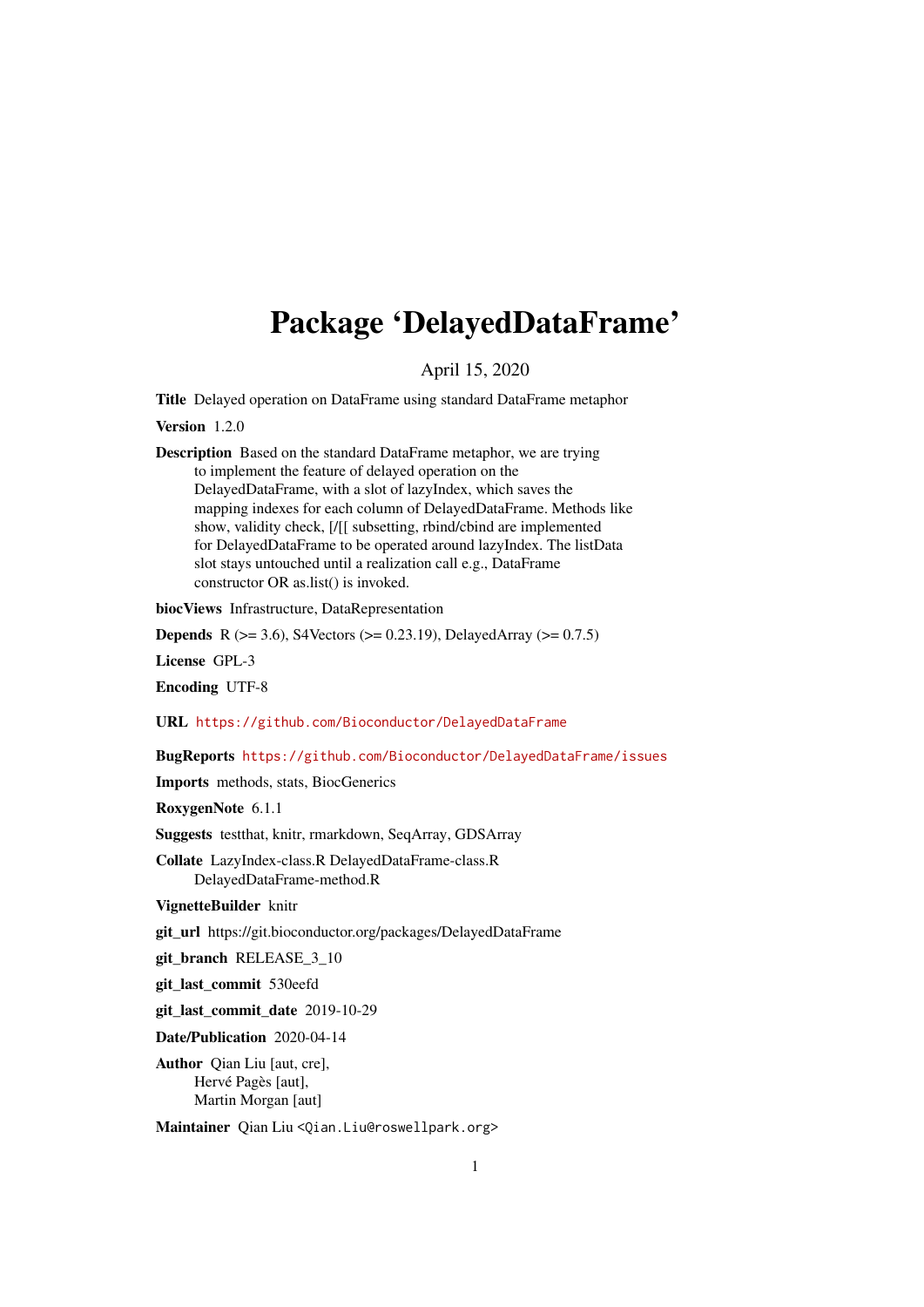### <span id="page-1-0"></span>R topics documented:

| Index | - 6 |
|-------|-----|
|       |     |
|       |     |

as.list,DelayedDataFrame-method

*DelayedDataFrame related methods.*

#### Description

as.list, rbind would incur realization of the lazyIndex slot in DelayedDataFrame object.

cbind for DelayedDataFrame inherits the lazyIndex's if inputs have any DelayedDataFrame objects. Otherwise, return a new DelayedDataFrame with NULL lazyIndexes.

#### Usage

```
## S4 method for signature 'DelayedDataFrame'
as.list(x, use.name = TRUE)## S4 method for signature 'DelayedDataFrame'
names(x)
## S4 method for signature 'DelayedDataFrame'
cbind(..., deparse.level = 1)## S4 method for signature 'DelayedDataFrame'
bindROWS(x, objects = list(),
 use.names = TRUE, ignore.mcols = FALSE, check = TRUE)
## S4 method for signature 'DelayedDataFrame,ANY'
extractROWS(x, i)
## S4 method for signature 'DelayedDataFrame'
extractCOLS(x, i)
## S4 method for signature 'DelayedDataFrame'
replaceCOLS(x, i, value)
## S4 method for signature 'DelayedDataFrame'
mergeROWS(x, i, value)
## S4 method for signature 'DelayedDataFrame, ANY, ANY, ANY'
x[i, j, ..., drop = TRUE]
```
#### Arguments

| as.list, DelayedDataFrame: a DelayedDataFrame object. OR, [, DelayedDataFrame: |
|--------------------------------------------------------------------------------|
| DelayedDataFrame object to be subsetted.                                       |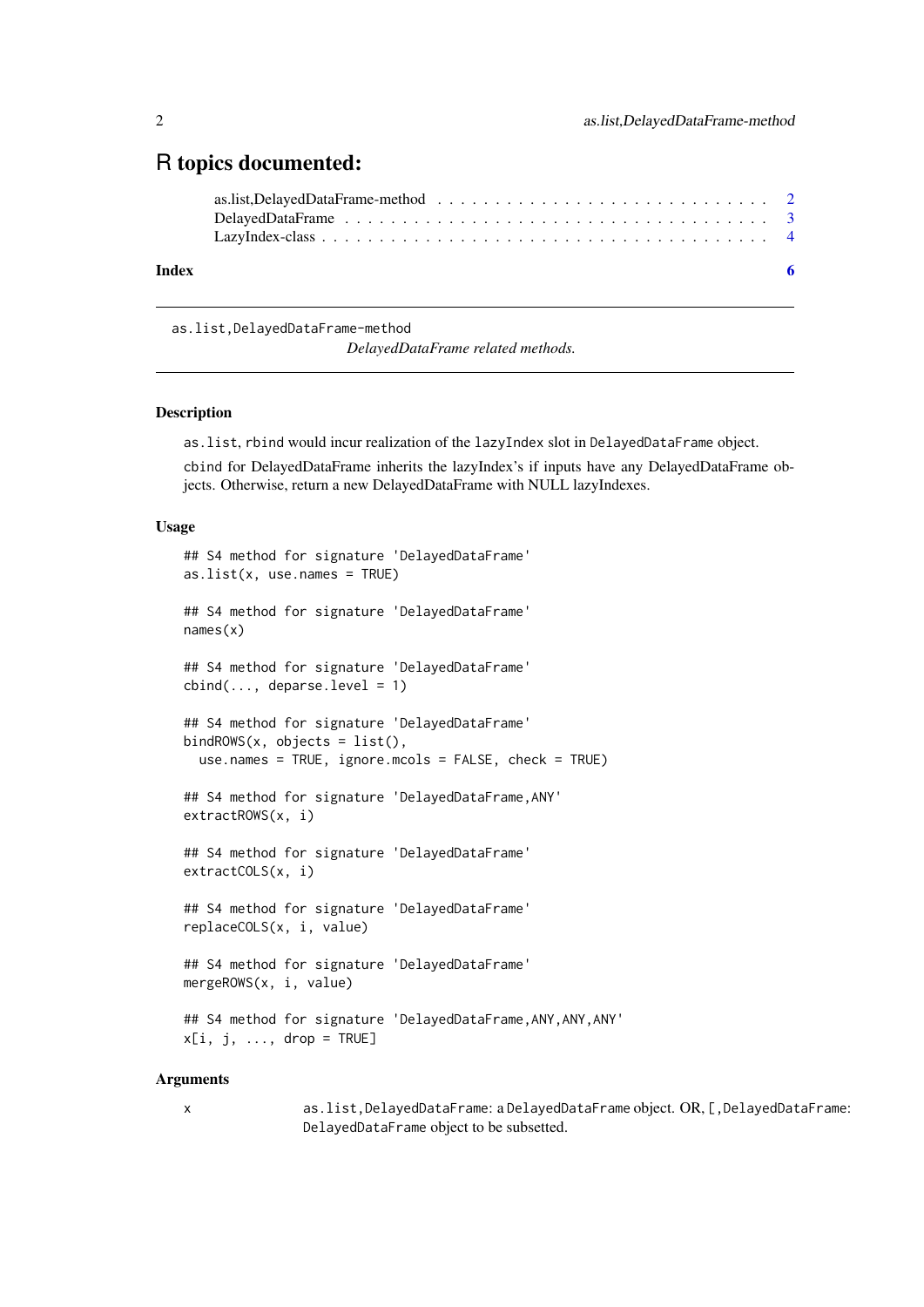<span id="page-2-0"></span>

| use.names     | as.list, DelayedDataFrame: whether to use the colnames of DelayedDataFrame<br>as the names for the returned list. OR, bindROWS, DelayedDataFrame: whether<br>to use rownames of the input arguments. Default is TRUE. |
|---------------|-----------------------------------------------------------------------------------------------------------------------------------------------------------------------------------------------------------------------|
|               | cbind, DelayedDataFrame: One or more vector-like or matrix-like objects. These<br>can be given as named arguments. OR, [, DelayedDataFrame: other arguments<br>to pass.                                               |
| deparse.level | See '?base::cbind' for a description of this argument.                                                                                                                                                                |
| objects       | the DelayedDataFrame objects to be passed into bindROWS.                                                                                                                                                              |
| ignore.mcols  | Logical. This argument is ignored for bindROWS, DelayedDataFrame.                                                                                                                                                     |
| check         | Logical. This argument is ignored for bindROWS, DelayedDataFrame.                                                                                                                                                     |
| i             | row subscript                                                                                                                                                                                                         |
| value         | the new values in the i, j subscripts of DelayedDataFrame object.                                                                                                                                                     |
| J             | col subscript                                                                                                                                                                                                         |
| drop          | if drop with reduced dimension, default is TRUE.                                                                                                                                                                      |

#### Value

colnames of DelayedDataFrame

DelayedDataFrame *DelayedDataFrame-class*

#### Description

The DelayedDataFrame class indirectly extends the DataFrame class and supports the storage of any type of object (with 'length' and '[' methods) as columns.

the lazyIndex slot getter and setter for DelayedDataFrame object.

the coercion method between DataFrame and DelayedDataFrame objects.

#### Usage

```
DelayedDataFrame(..., row.names = NULL, check.names = TRUE)
## S4 method for signature 'DelayedDataFrame'
lazyIndex(x)
## S4 method for signature 'DelayedDataFrame, DataFrame'
coerce(from, to = "DataFrame",
 strict = TRUE)
lazyIndex(x) < - value## S4 replacement method for signature 'DelayedDataFrame'
lazyIndex(x) <- value
```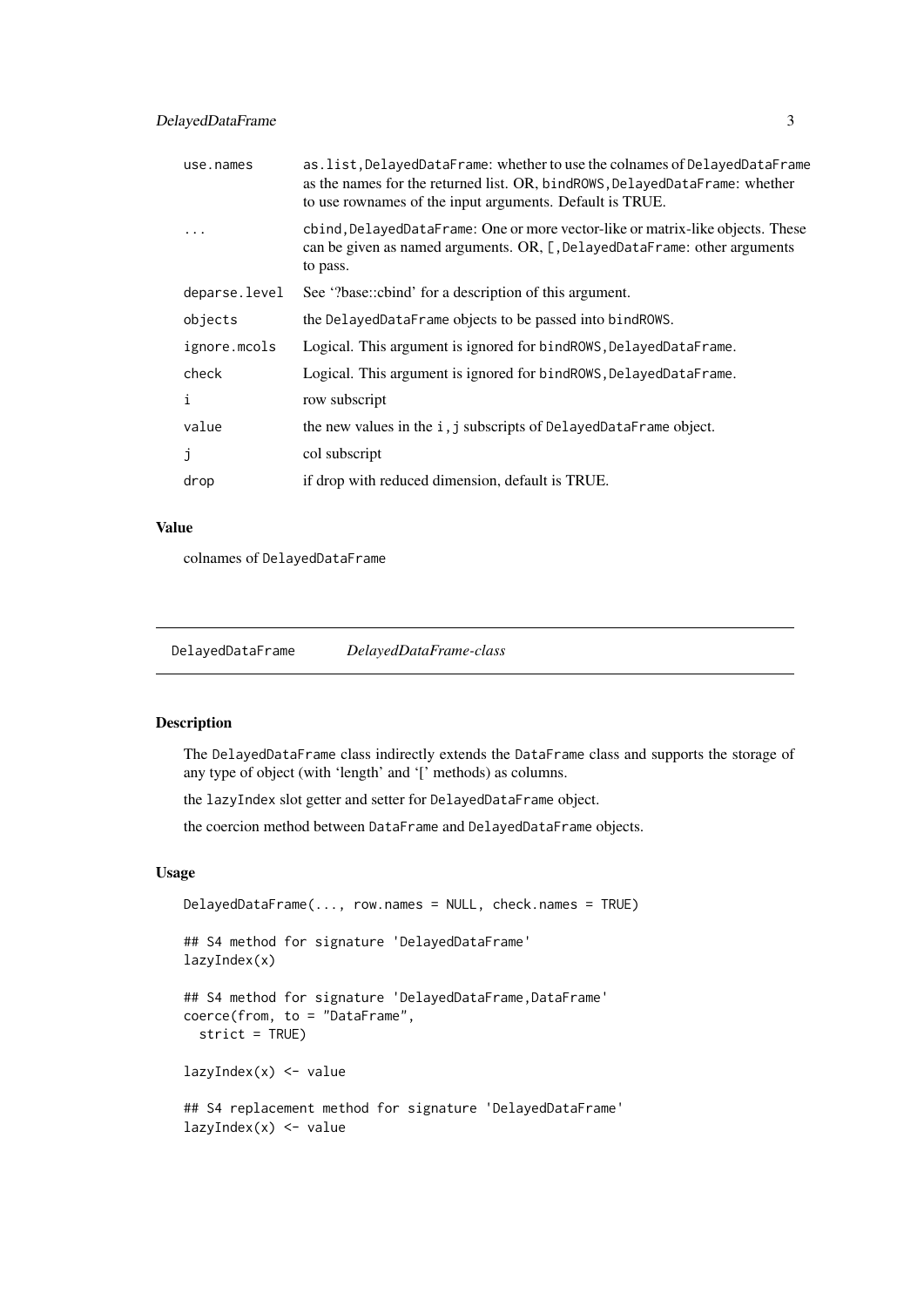#### Arguments

| .            | the arguments to pass into construction of a new DelayedDataFrame.                                                                                                                                                                                 |
|--------------|----------------------------------------------------------------------------------------------------------------------------------------------------------------------------------------------------------------------------------------------------|
| row.names    | the rownames for the newly constructed DelayedDataFrame object.                                                                                                                                                                                    |
| check.names  | logical. If 'TRUE' then the names of the variables in the DelayedDataFrame<br>are checked to ensure that they are syntactically valid variable names and are not<br>duplicated. If necessary they are adjusted (by 'make.names') so that they are. |
| $\mathsf{x}$ | the DelayedDataFrame object.                                                                                                                                                                                                                       |
| from         | the object to be converted.                                                                                                                                                                                                                        |
| to           | the class of object to be returned by coercion.                                                                                                                                                                                                    |
| strict       | Logical. Whether to force return a DataFrame.                                                                                                                                                                                                      |
| value        | the new value of lazyIndex slot for DelayedDataFrame object.                                                                                                                                                                                       |
|              |                                                                                                                                                                                                                                                    |

#### Details

The DelayedDataFrame inherits from DataFrame and behaves very similarily in terms of construction, subsetting, splitting, combining, etc. The most notable exception is that the additional slot of lazyIndex, enables DelayedArray (with different back-ends) columns to share indexes when possible.

Please be very careful to use this replace method for lazyIndex slot. Because it only replace the lazyIndex slot, but not necessarily the nrow and rownames slots. If you want to have synchronized subsetting for all slots, the [ method should be used.

#### Value

lazyIndex<-: the DelayedDataFrame object with new value of lazyIndex slot.

#### Examples

```
DDF <- DelayedDataFrame(letters, LETTERS)
DDF1 <- DDF[1:10,]
DDF<sub>1</sub>
lazyIndex(DDF1)
as(DDF1, "DataFrame")
```
LazyIndex-class *The* LazyIndex *class and methods.*

#### Description

The LazyIndex class is designed to carry mapping indexes for DelayedDataFrame columns. So that some operations (e.g., subsetting) on DelayedDataFrame are delayed until a realization call is incurred. (e.g., as.list(), DataFrame(), ...)

LazyIndex constructor.

the subsetting method for LazyIndex object.

<span id="page-3-0"></span>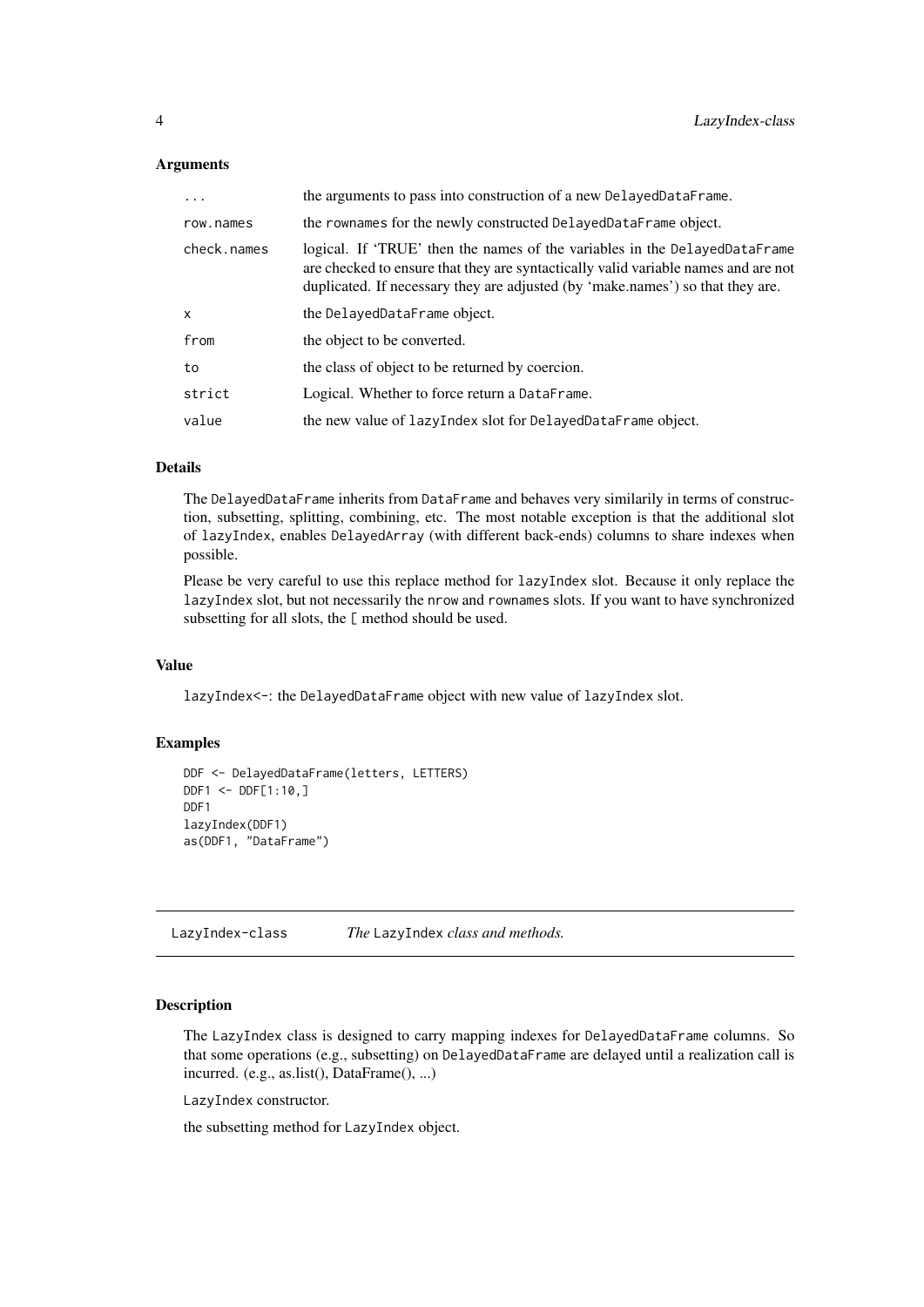#### LazyIndex-class 5

#### Usage

```
LazyIndex(listData = list(), index = integer())
## S4 method for signature 'LazyIndex'
cbind(..., deparse.level = 1)## S4 method for signature 'LazyIndex,ANY,ANY,ANY'
x[i, j, ..., drop = TRUE]
```
#### Arguments

| listData      | the list data for all mapping indexes that are used in corresponding DelayedDataFrame<br>object.                |
|---------------|-----------------------------------------------------------------------------------------------------------------|
| index         | the position of mapping indexes in list Data for each column of the correspond-<br>ing DelayedDataFrame object. |
| $\ddots$      | LazyIndex objects.                                                                                              |
| deparse.level | See ?base:: cbind for a description of this argument.                                                           |
| $\mathsf{x}$  | LazyIndex object.                                                                                               |
| $\mathbf{i}$  | row subscript for LazyIndex, which will subset the listData slot.                                               |
| j             | column subscript for LazyIndex, which will subset the index slot.                                               |
| drop          | Logical. Wheter to drop the dimension if any of the dimensions has length 1.<br>Default is TRUE.                |

#### Details

the cbind, LazyIndex method is defined to bind the LazyIndexes column-wise when cbind, DelayedDataFrame function is called.

#### Value

a LazyIndex object.